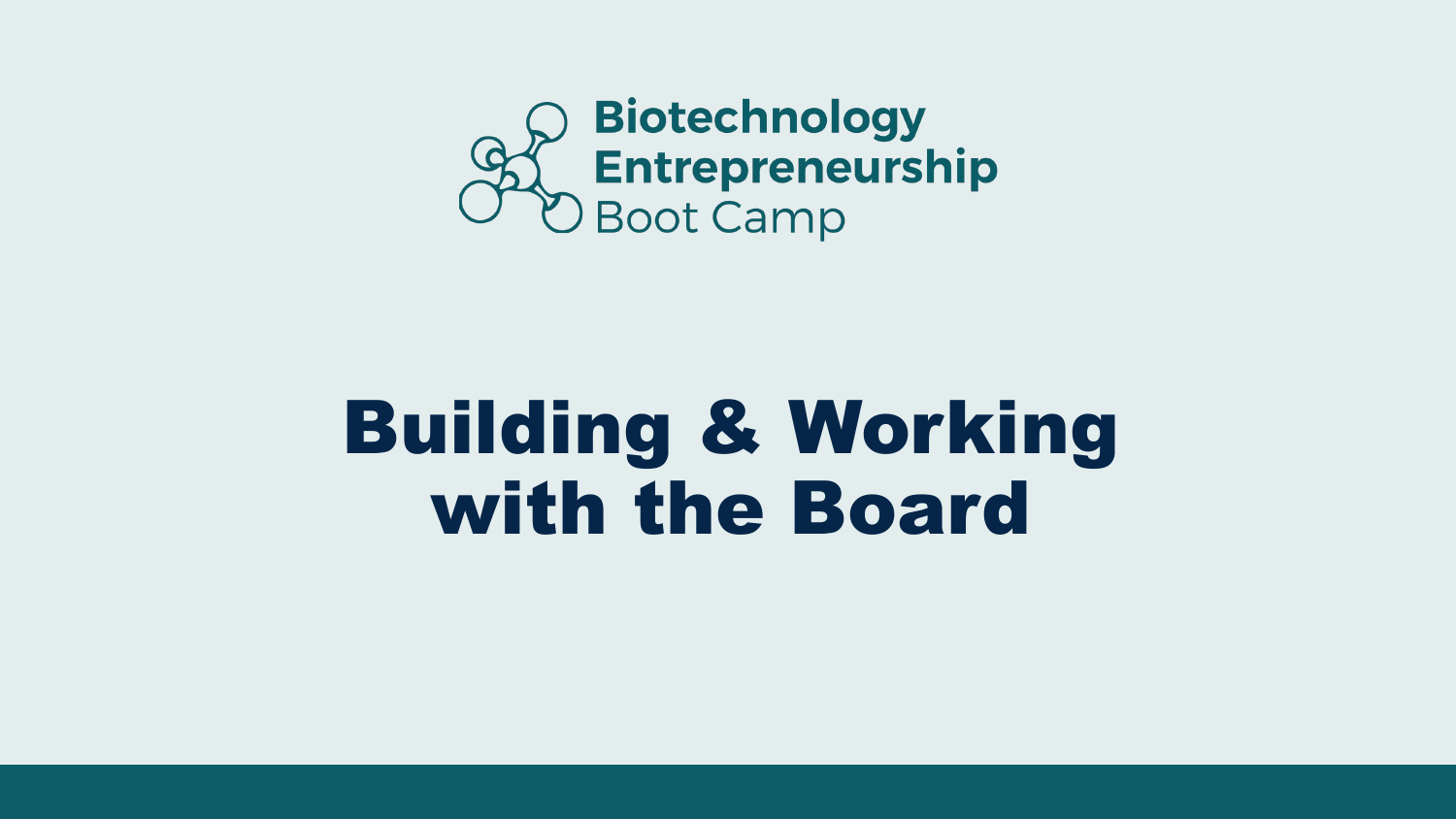#### Better boards make better companies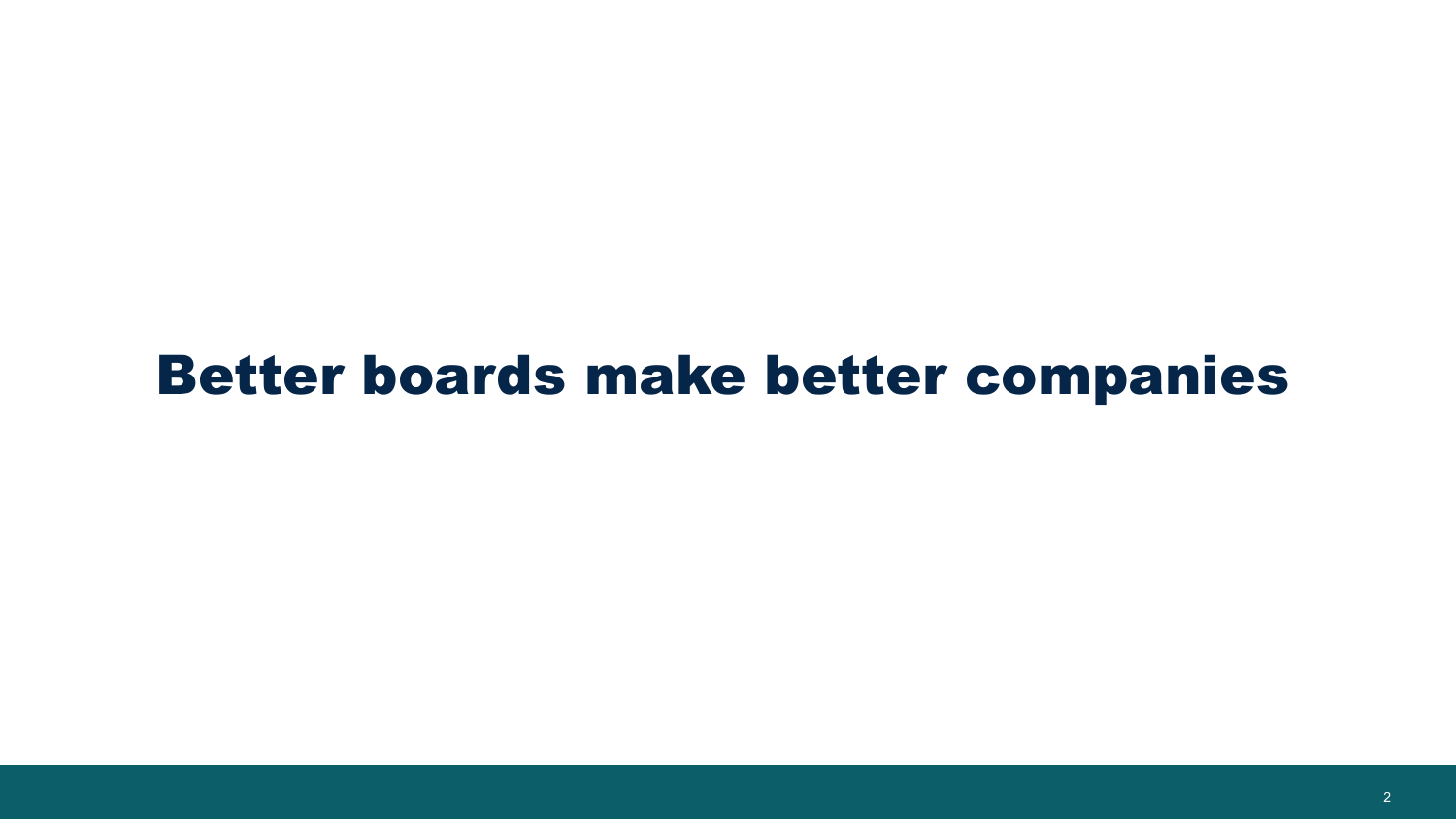## Building your Board



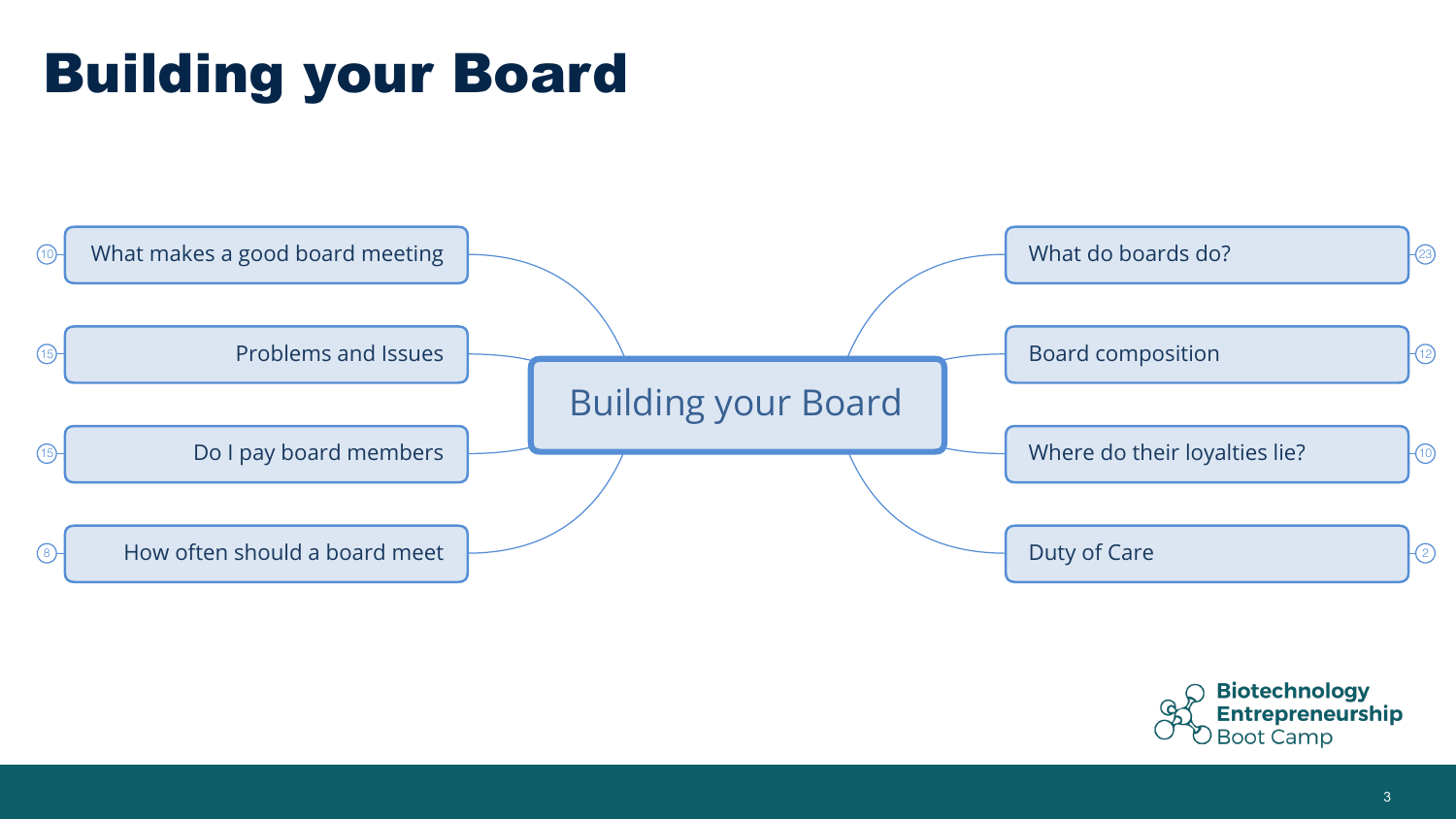#### What do boards do?

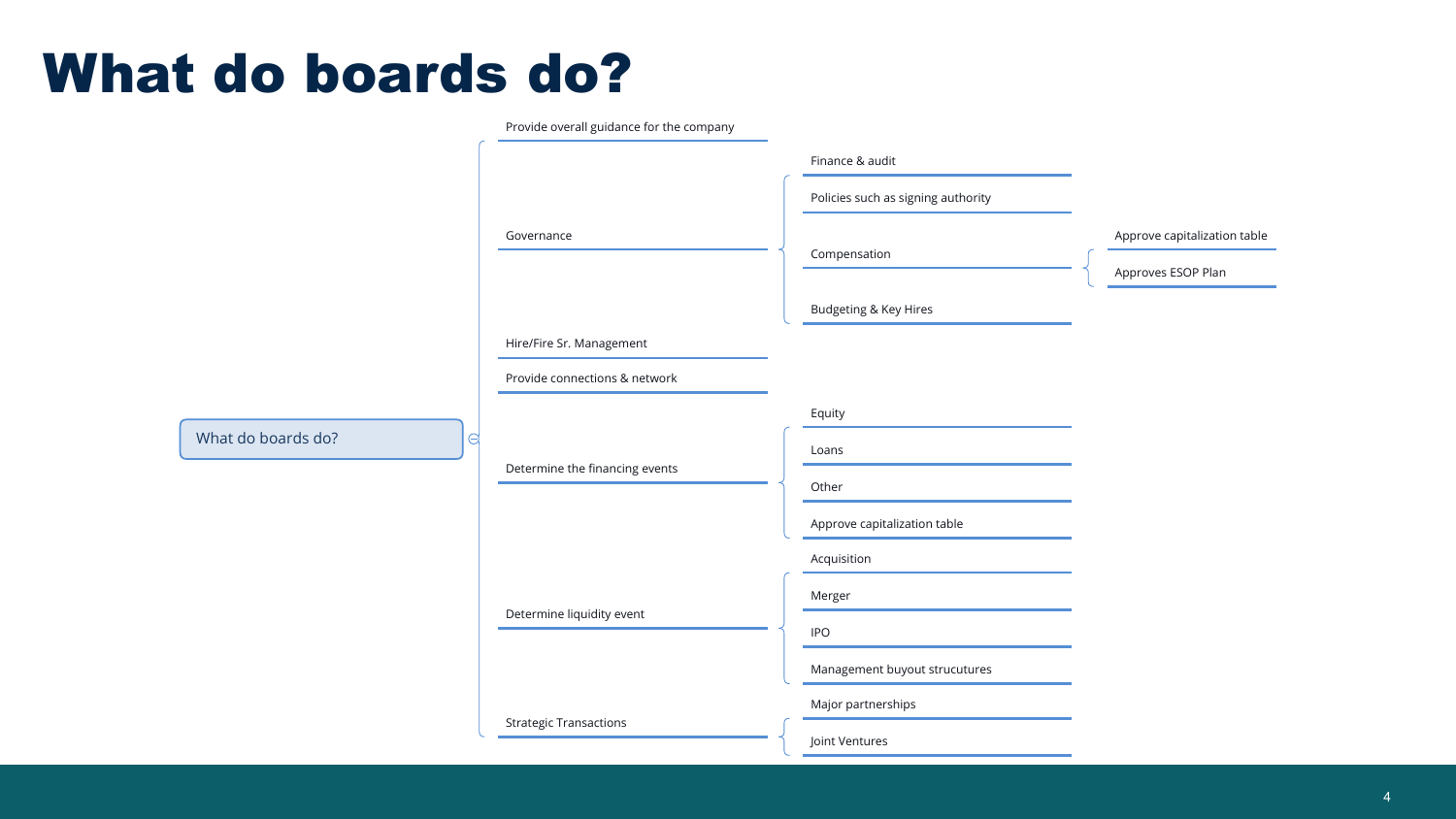#### Board composition

Depends on the stage of the company

Not necessary but most choose odd number to reduce risk of tie votes

Founders usually keep 2 seats for common stock holders

After seed, a board seat starts getting allocated to the person who leads the round

Keep in mind when you accept an investor, you are accepting a board member

Some investors will attach a board seat to the term sheet

After 2nd or 3rd round, you should try to get an independent

How to plan from R&D to Commercialization Boards

The representative of the board member represents the entire series

They can participat

If the board gets to big, transfer to observers

They don't vote

Board composition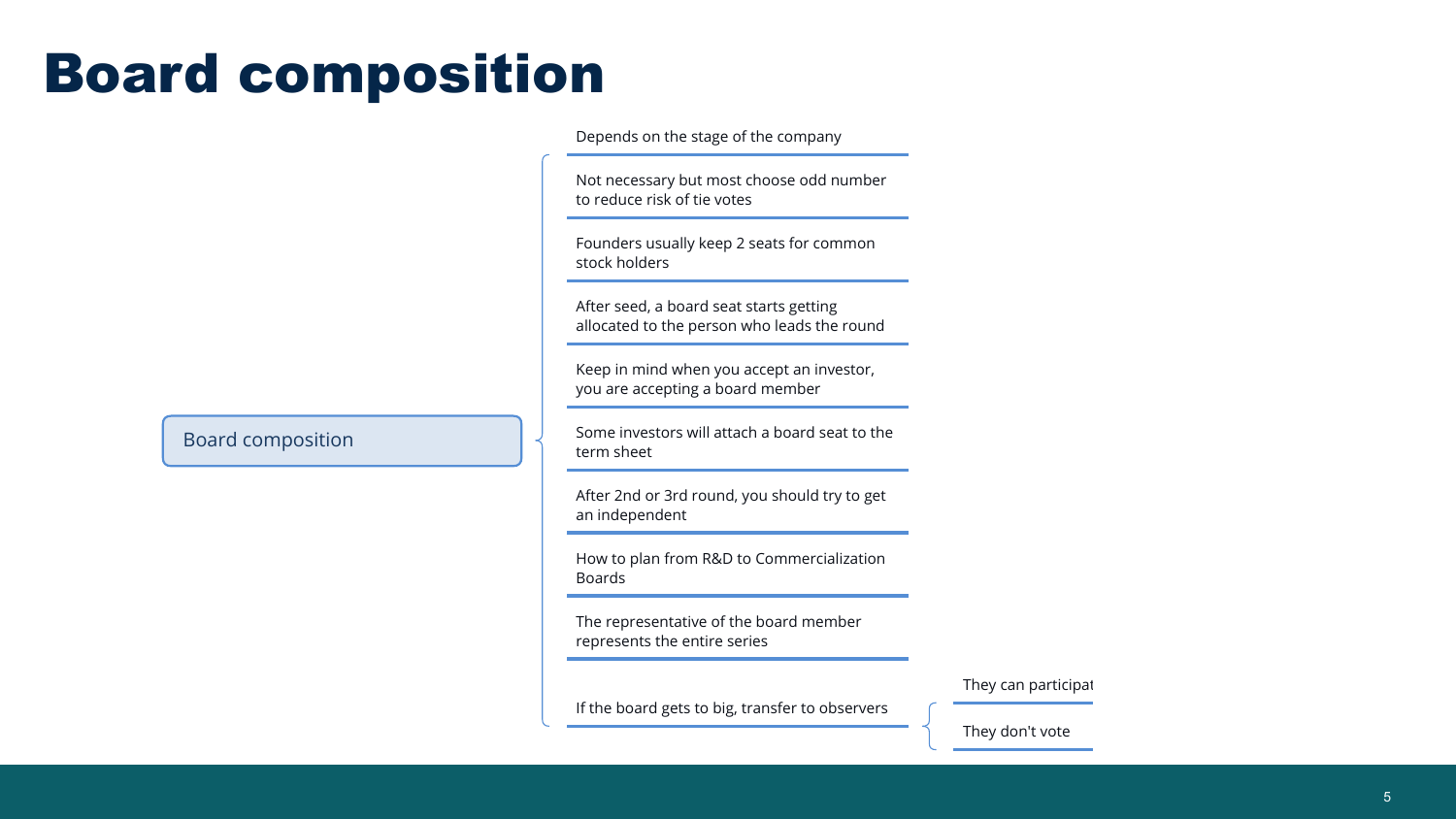### Where do loyalties lie?



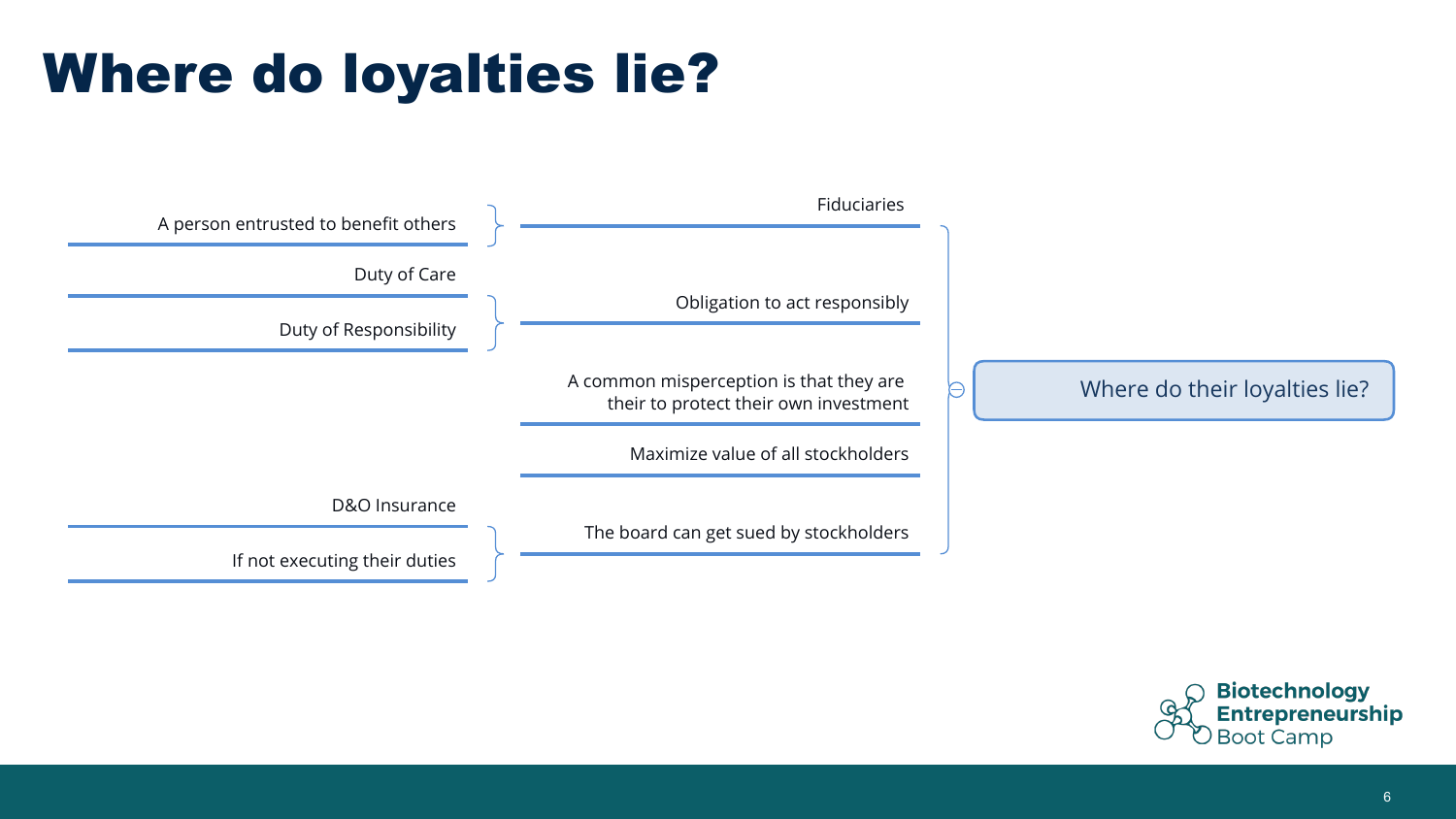#### Duty of care

The duty of care says that directors must be informed about what is going on and make decisions armed with the relevant facts.

If the director has a conflict of interest, the conflict must be disclosed to the other board members and the conflicted board member should recuse him/herself from the discussion and approval process

#### Duty of Care

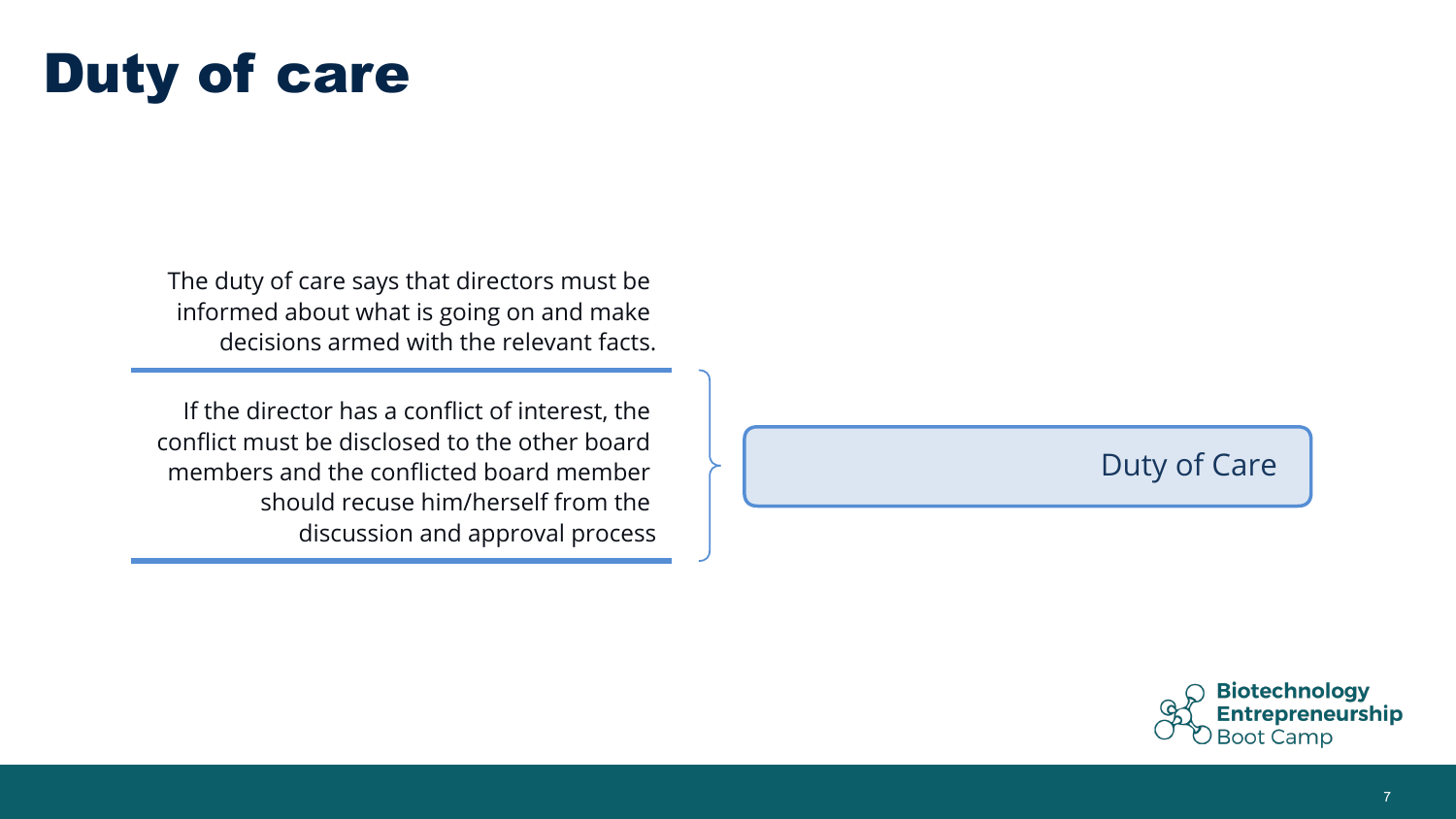#### How often should a board meet?



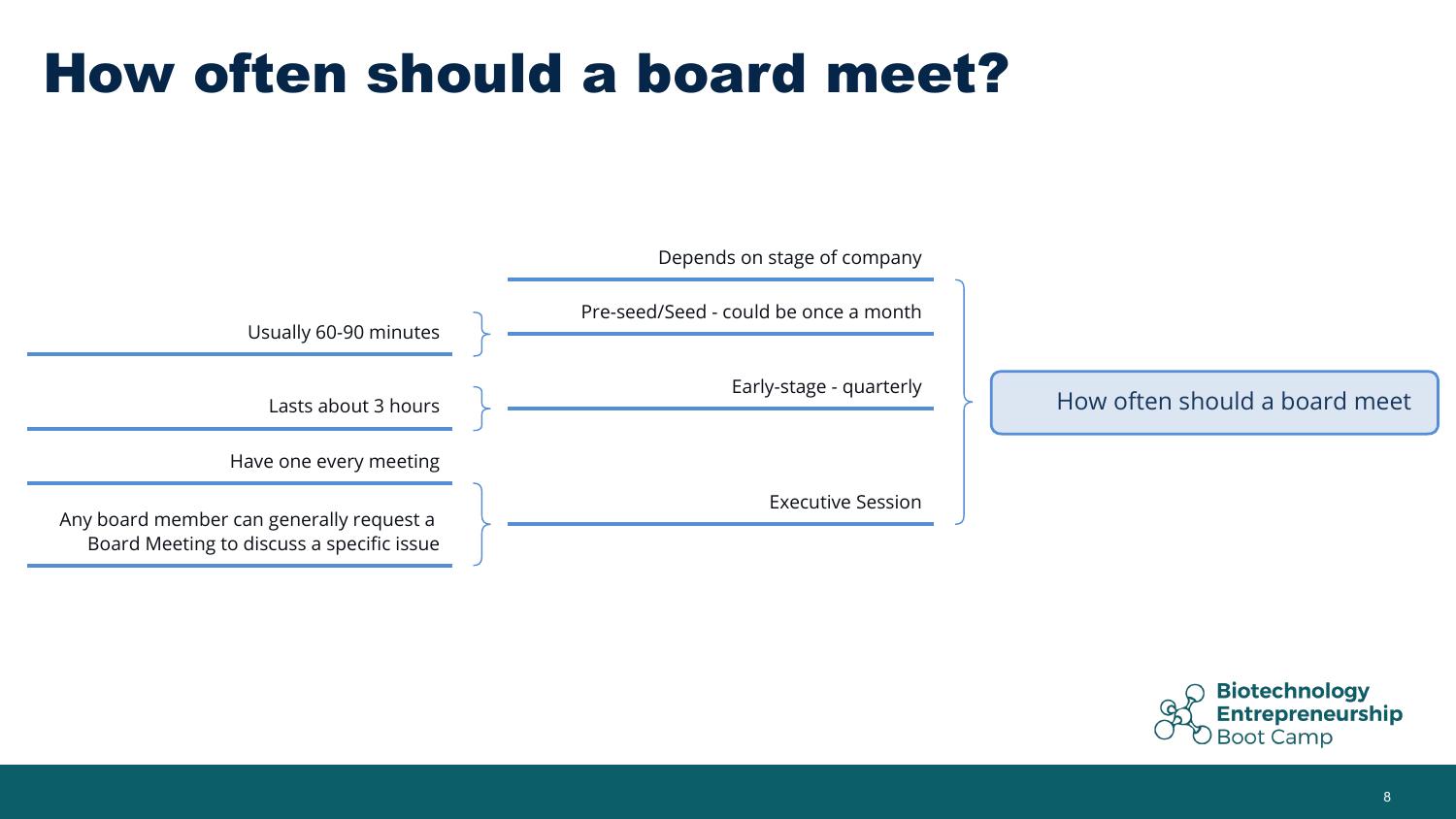#### Do I pay board members?

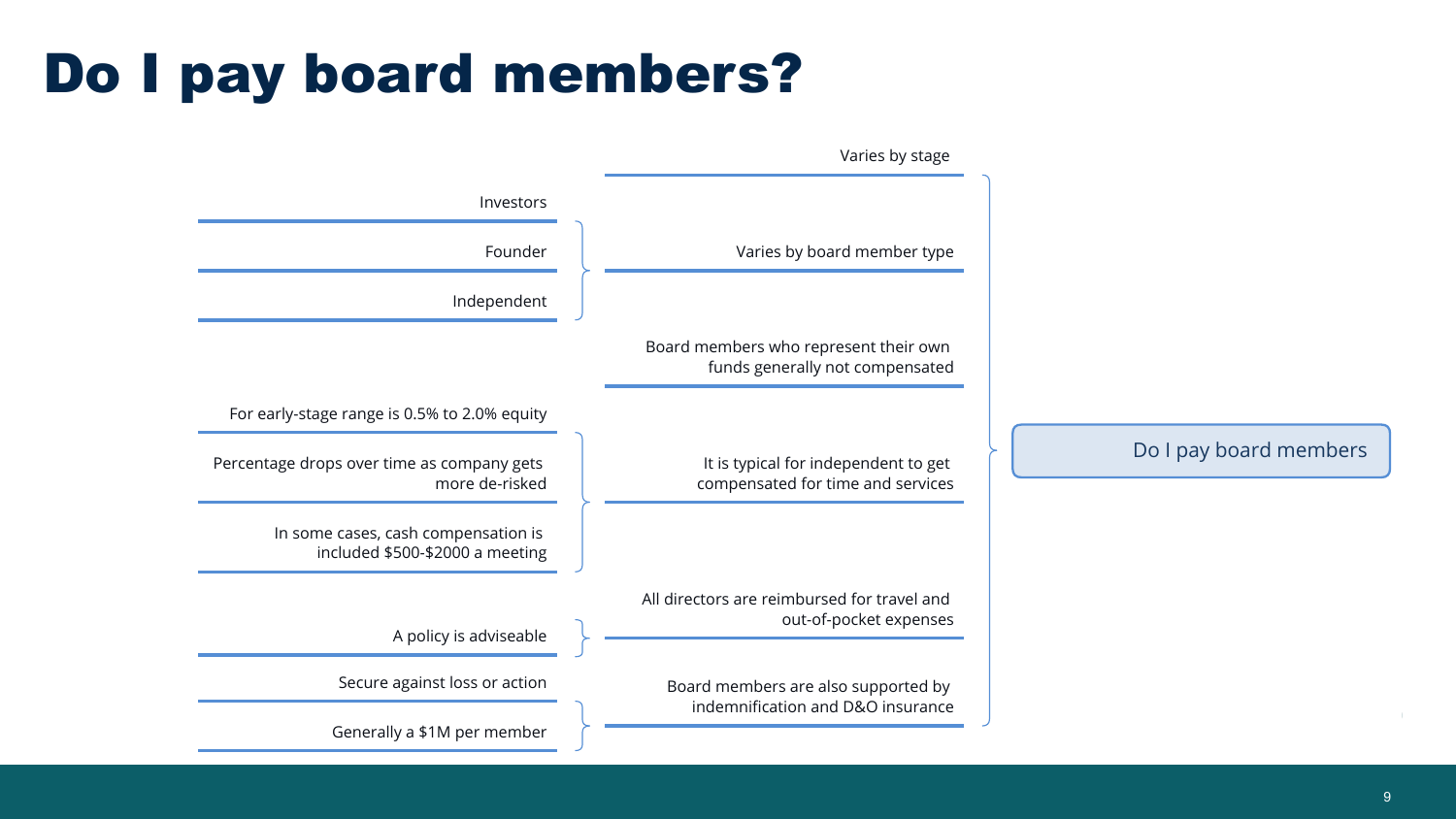|  |  | More complexity requires more experience |  |
|--|--|------------------------------------------|--|

Founder may find themselves removed from

CEO/Founder can control ESOP for more

Try to plan for a future founder role upfront

Board members should cooperate yet have

frequently divided and contentious, then you have a serious problem at the company itself

The issue may sit with one particular board member, you should address that member's

Consensus must be met by a vote

If you have a board where votes are

the board

voting power

vigorous discussions

issues separately

#### Problems and issues

My board wants to get rid of me

My board members disagree

Problems and Issues

Some of my investors want to be observers

but not enough to warrant a seat

Some investors have made large investments

You might want to compromise if they cause problems among investor base

Directors are bound by confidentiality requirements and have fiduciary duties and are covered by attorney/client privilege, while observers are not

Involve lawyers to make correct observer agreements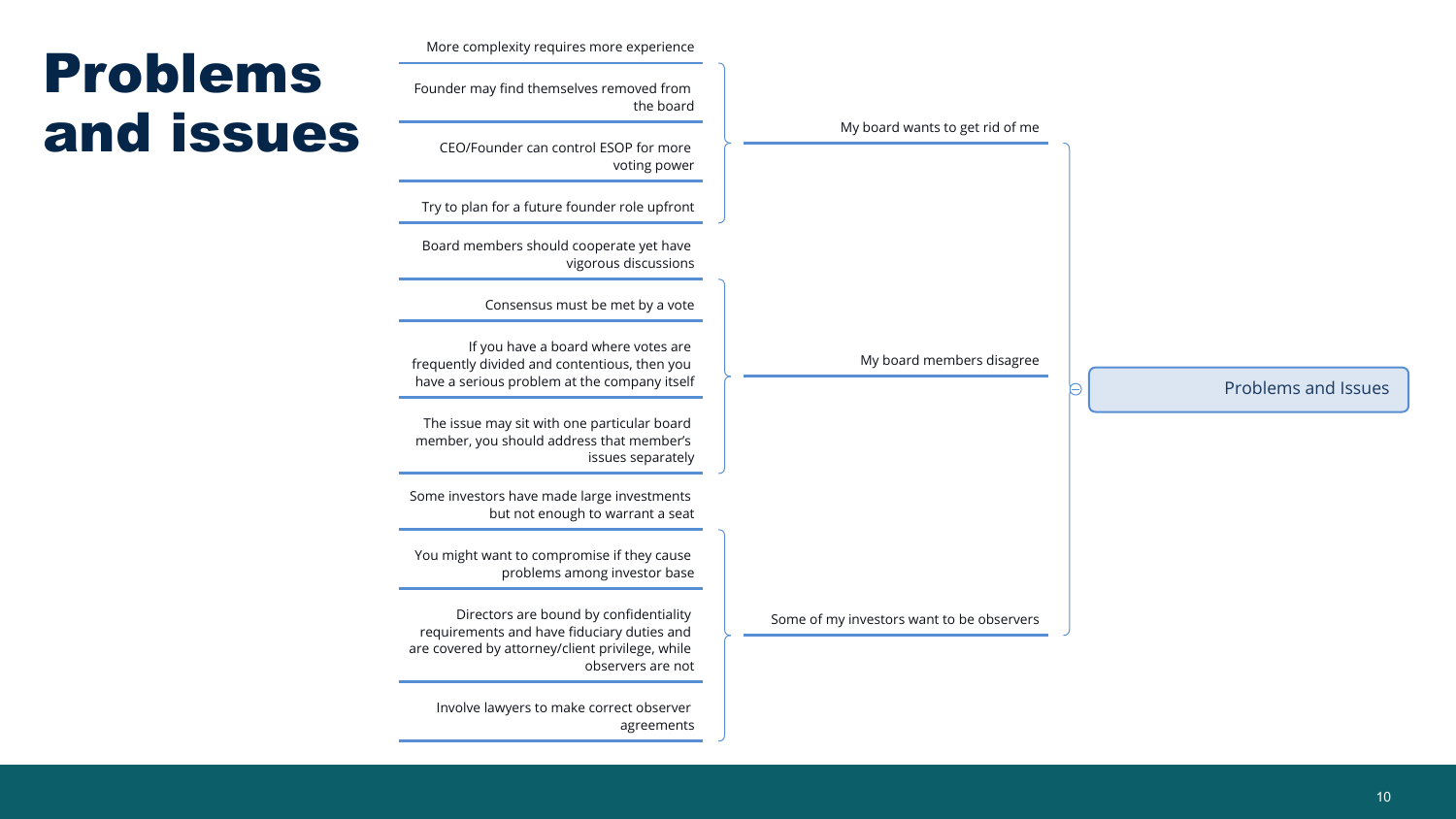#### What makes a good board meeting?

Keep your company story aligned

Have clear meeting objectives Tie actions and decisions between each board meeting Do what you say, and they will trust what you do What makes a good board meeting You will not always get what you want, ٢ prepare for a Plan B A board presentation is as important as an investor pitch

Yes - Governance and oversight

The board works for you (CEO)

Strategic choices, not strategic direction

Not tactical decision makers

#### 11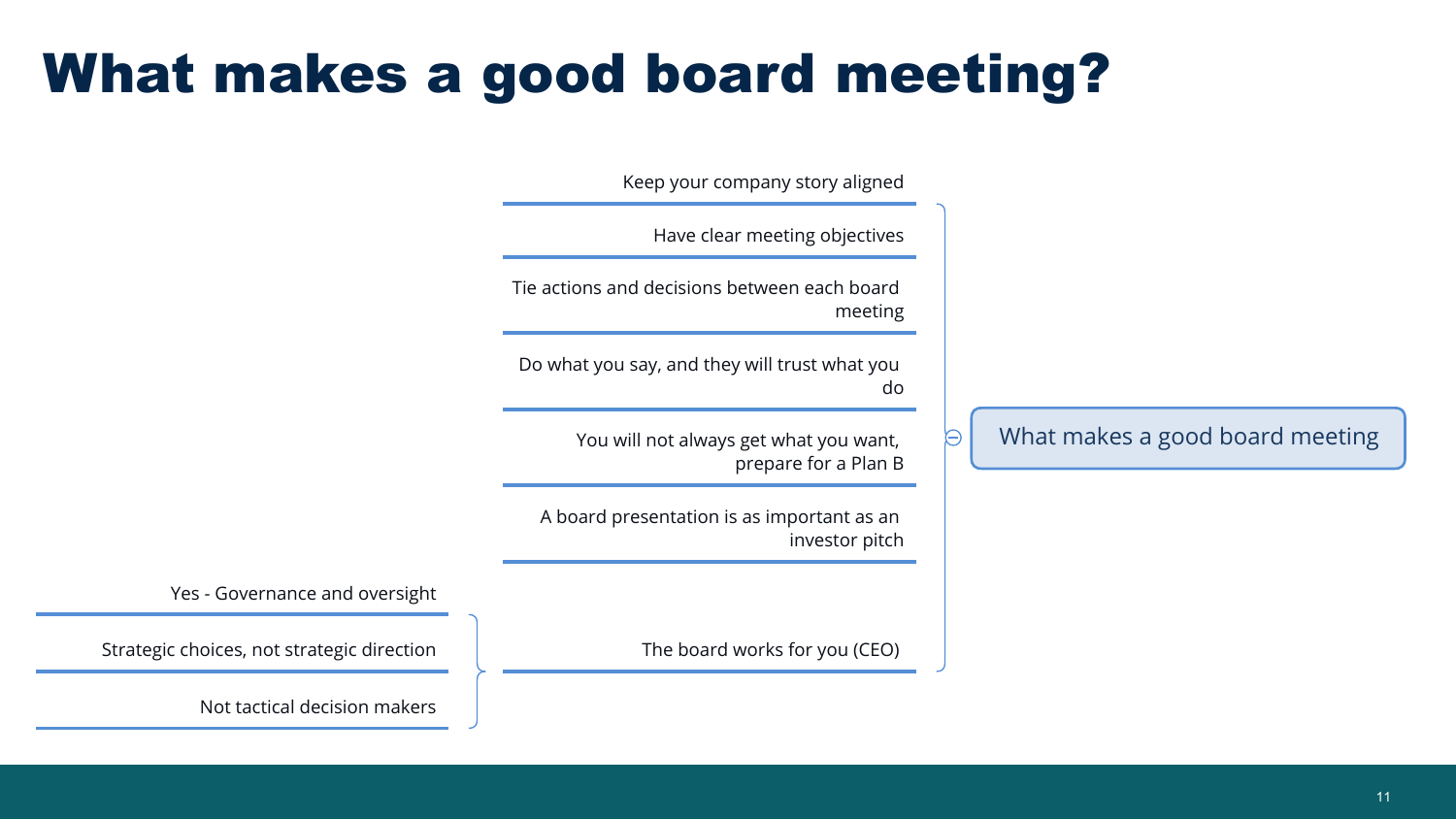**The ability to make good decisions regarding people represents one of the last reliable sources of competitive advantage since very few organizations are very good at it"** "

Peter Drucker, Business Guru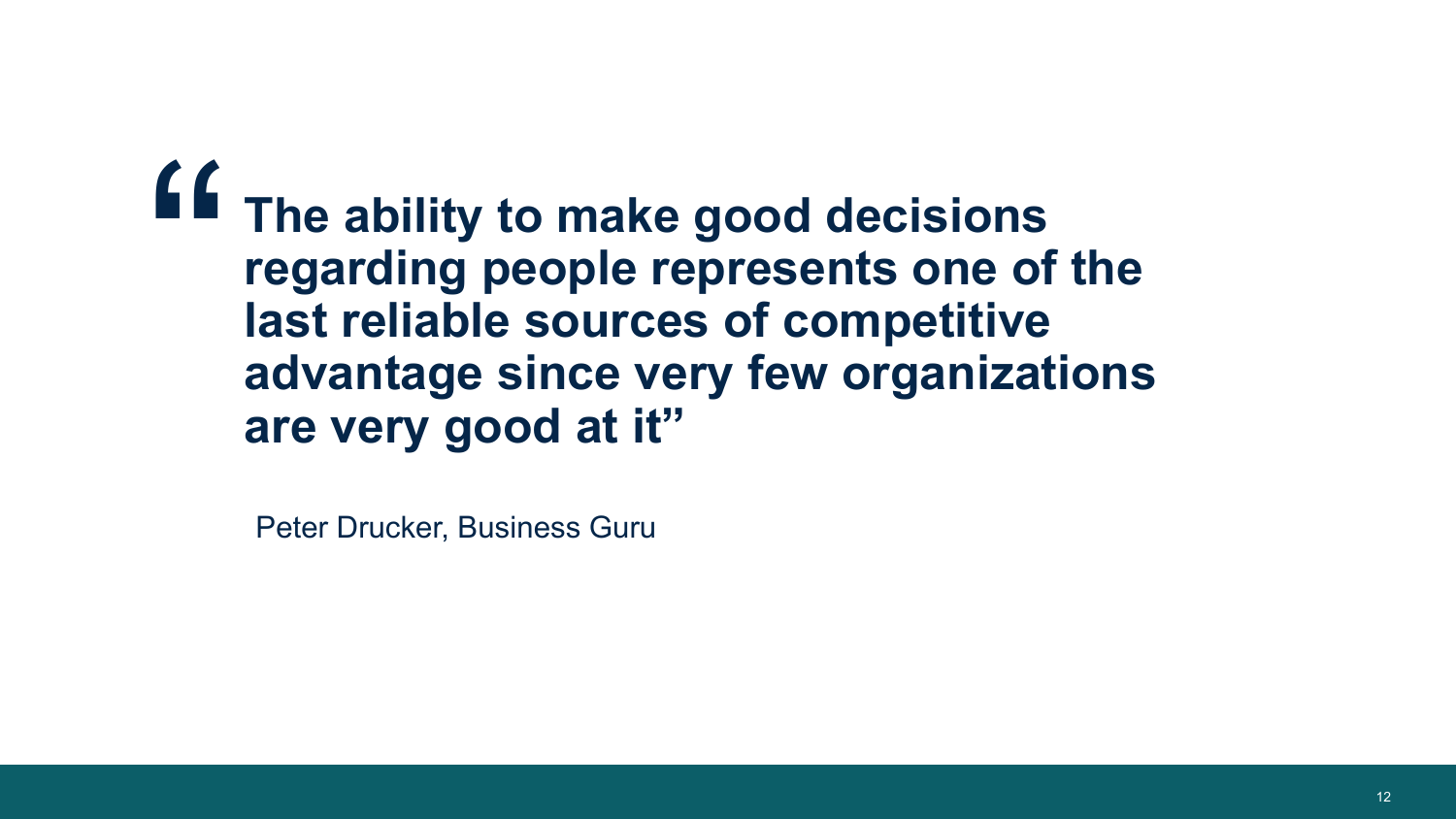#### Who's dealing with this issue now

- 1. Who are entrepreneurs here that have an early-stage company or are forming one?
- 2. How many have established a board?
- 3. How many of the directors are outside of management?
- 4. How many directors are friends or loyal to the founder/CEO?

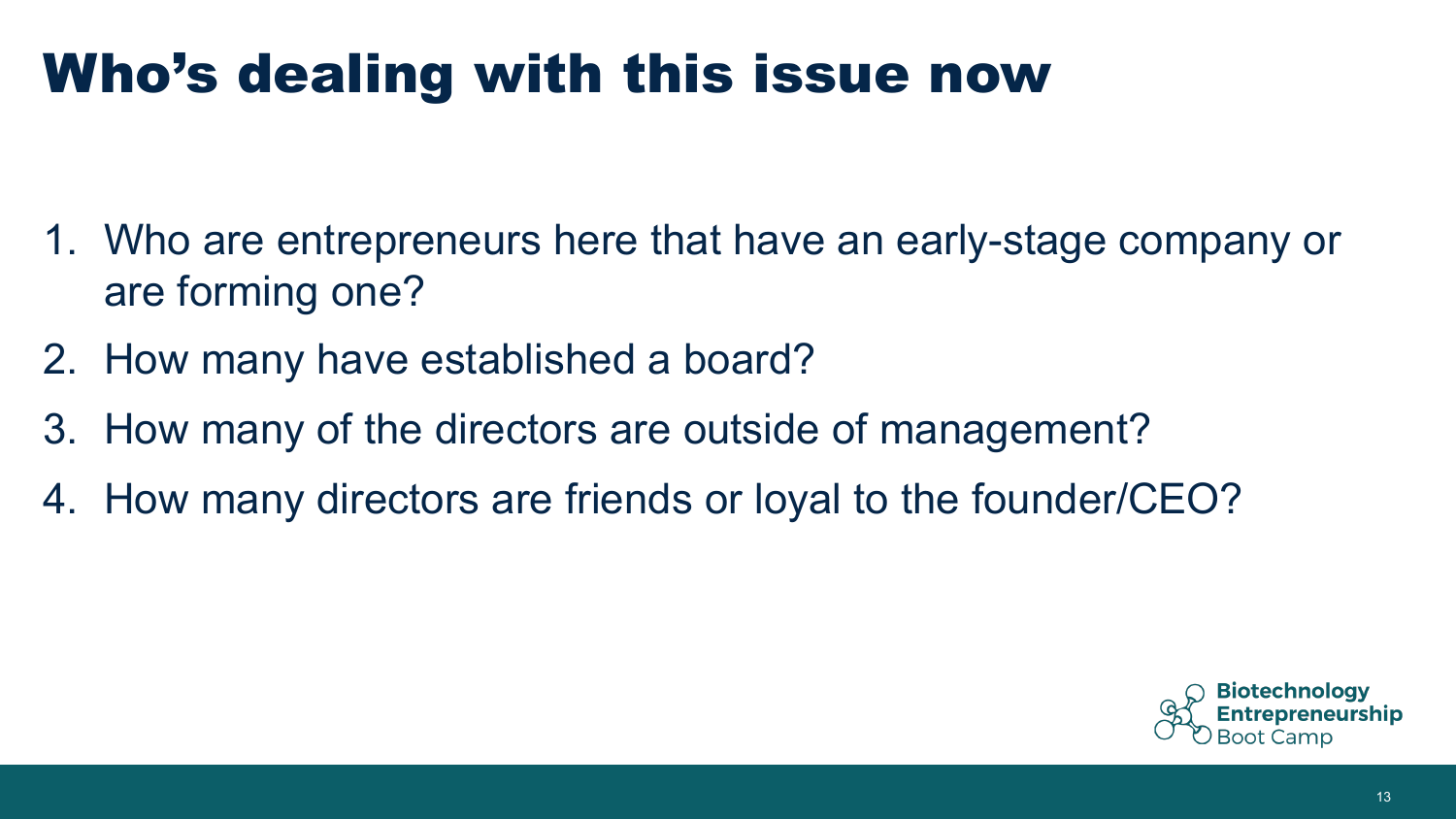#### Who should be on the team

• Seasoned CEOs or executives with successful entrepreneurial experience

o *(Everybody needs a coach)*

- Persons with capital-raising experience and current contacts
- Executives from your company's technology area
- Venture capitalists with forward networks
- Experienced board members from your industry